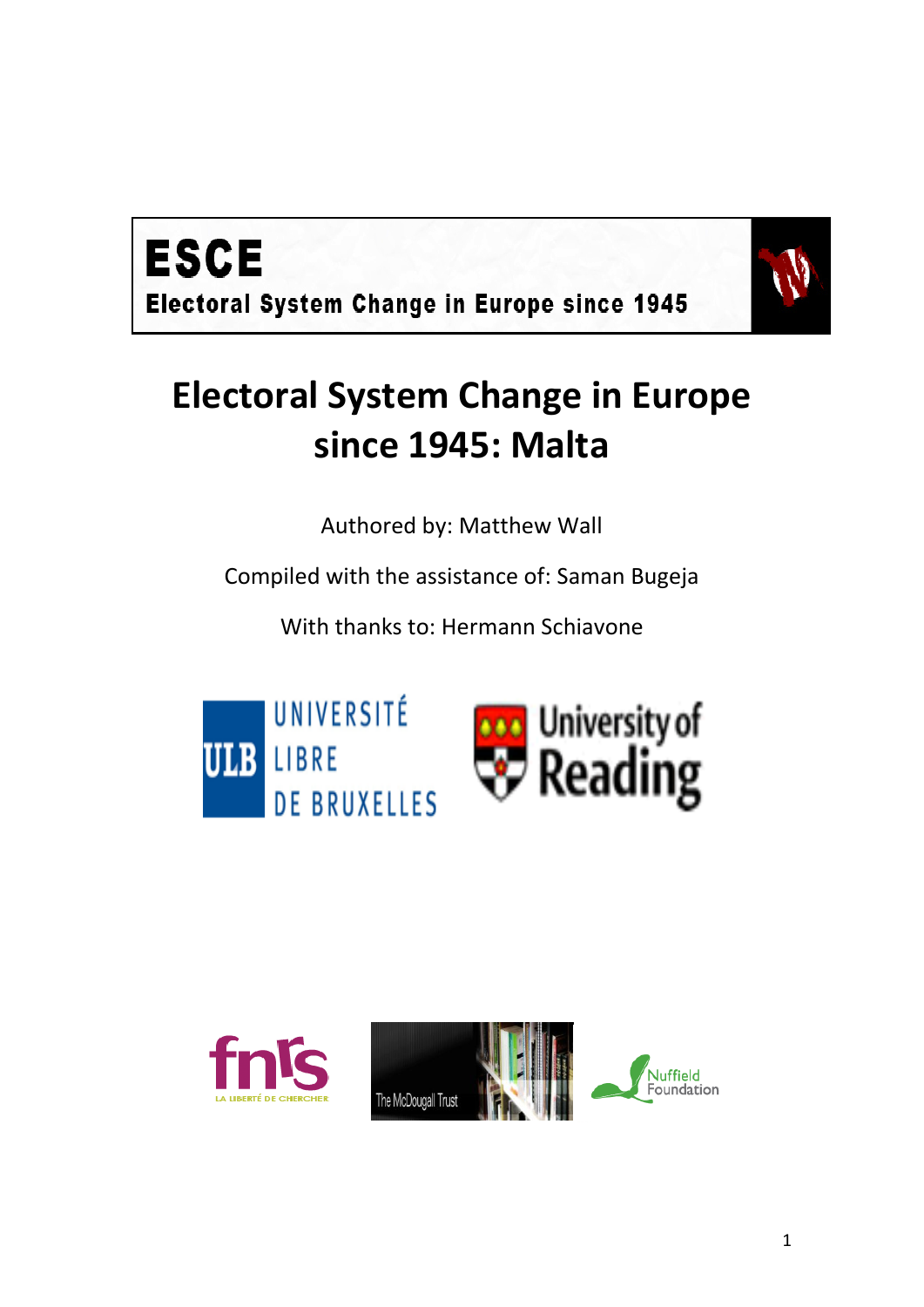

# **Section 1: Overview of Maltese Electoral System Changes since 1945**

The PR-STV system used by Malta today is nearly identical to the electoral system that was adopted in the 1921 constitution. Malta became an independent sovereign state in 1964. However, independence did not lead to any change in the electoral system that Malta had used to elect its Members of Parliament while a part of the British Empire.

While PR-STV has remained constant as the Maltese electoral system throughout the period studied in this project, the system has been somewhat amended. The principal alteration of the 1921 system was adopted due to circumstances which arose in 1981, when the National Party won the absolute majority of the first preference vote but the Labour Party won the majority of seats in Parliament. The Labour Party went into government and National Party MPs refused to take their seats, giving rise to a constitutional crisis. This crisis led to the introduction in 1987 of a clause in the constitution stating that a party winning an absolute majority of first preference votes would be guaranteed to have a majority of seats in parliament through the provision, if necessary, of bonus top up seats. This provision was refined in subsequent amendments in 1996 and 2007.

It is important to note that Maltese electoral law is not only governed by the General Elections Act of 1991 but also by the Constitution of Malta itself.

## **Section 2: Relevant Electoral System changes in Malta since 1945**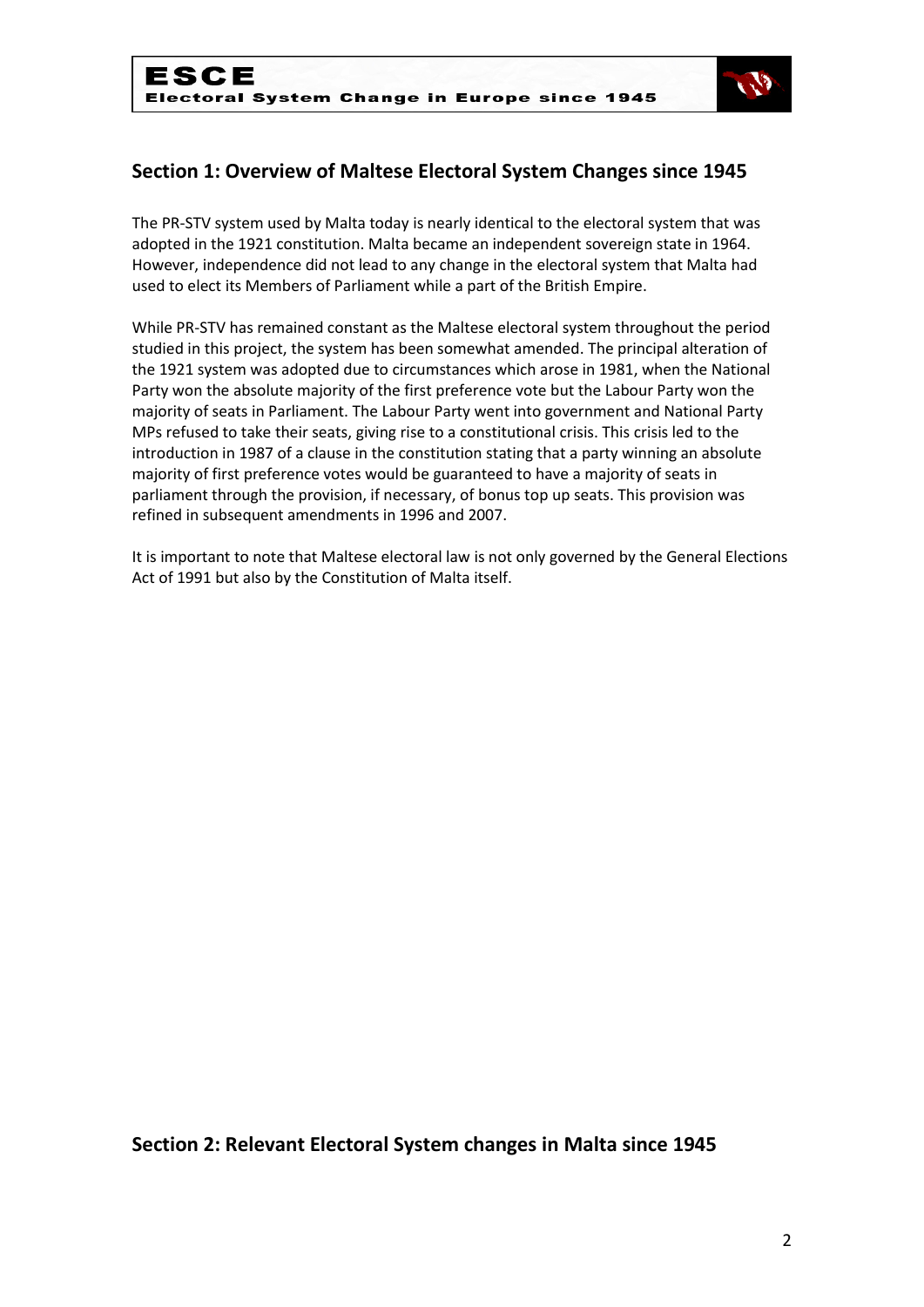

## **Table 1. Summary of Maltese Electoral Laws and Amendments since 1962**

| Law                                                           | Amendment                          | Date of                | Location                                                                                                   | <b>Relevant For</b>                                                                        |
|---------------------------------------------------------------|------------------------------------|------------------------|------------------------------------------------------------------------------------------------------------|--------------------------------------------------------------------------------------------|
| <b>The Malta</b><br>Independence<br>Order of 1964:<br>Part VI |                                    | enactment<br>21.9.1964 | http://www.justiceservices.gov.mt/Downlo<br>adDocument.aspx?app=lom&itemid=8566<br>$&=1$                   | research                                                                                   |
| Act IV of 1987                                                |                                    |                        | (We have not yet tracked down a copy of<br>this.)                                                          | Yes                                                                                        |
| Act XXI of<br>1991                                            |                                    | 21.9.1991              | http://www.justiceservices.gov.mt/Downlo<br>adDocument.aspx?app=lom&itemid=8824<br>$& = 1$                 | No significant<br>change, but<br>this sets out<br>the basic<br>framework<br>still in force |
|                                                               | Act XXIV of<br>1995                | 12.9.1995              | http://www.justiceservices.gov.mt/Downlo<br>adDocument.aspx?app=lp&itemid=22624&l<br>$=1$                  |                                                                                            |
|                                                               | Act XI of<br>1996                  | 2.4.1996               | http://www.justiceservices.gov.mt/Downlo<br>adDocument.aspx?app=lp&itemid=21668&l<br>$=1$                  | yes (const.<br>am. relating<br>to following)                                               |
|                                                               | Act XV of<br>1996                  | 2.7.1996               | http://www.justiceservices.gov.mt/Downlo<br>adDocument.aspx?app=lp&itemid=21672&l<br>$=1$                  | yes                                                                                        |
|                                                               | <b>Legal Notice</b><br>178 of 1996 |                        | http://www.justiceservices.gov.mt/Downlo<br>adDocument.aspx?app=lp&itemid=22416&l<br>$=1$                  | yes<br>(clarification<br>of previous)                                                      |
|                                                               | Act VI of<br>2001                  | 23.2.2001              | http://www.justiceservices.gov.mt/Downlo<br>adDocument.aspx?app=lp&itemid=16336&l<br>$=1$                  |                                                                                            |
|                                                               | Act XVI of<br>2002                 | 6.8.2002               | http://www.justiceservices.gov.mt/Downlo<br>adDocument.aspx?app=lp&itemid=16529&l<br>$=1$                  |                                                                                            |
|                                                               | Act XXI of<br>2007                 | 28.9.2007              | http://www.justiceservices.gov.mt/Downlo<br>adDocument.aspx?app=lp&itemid=18445&l<br>$\equiv$ <sup>1</sup> | yes                                                                                        |
|                                                               | <b>Legal Notice</b><br>425 of 2007 |                        | http://www.justiceservices.gov.mt/Downlo<br>adDocument.aspx?app=lp&itemid=20417&l<br>$=1$                  |                                                                                            |
|                                                               | Act VII of<br>2009                 | 12.5.2009              | http://www.justiceservices.gov.mt/Downlo<br>adDocument.aspx?app=lp&itemid=20088&l<br>$\equiv$ <sup>1</sup> |                                                                                            |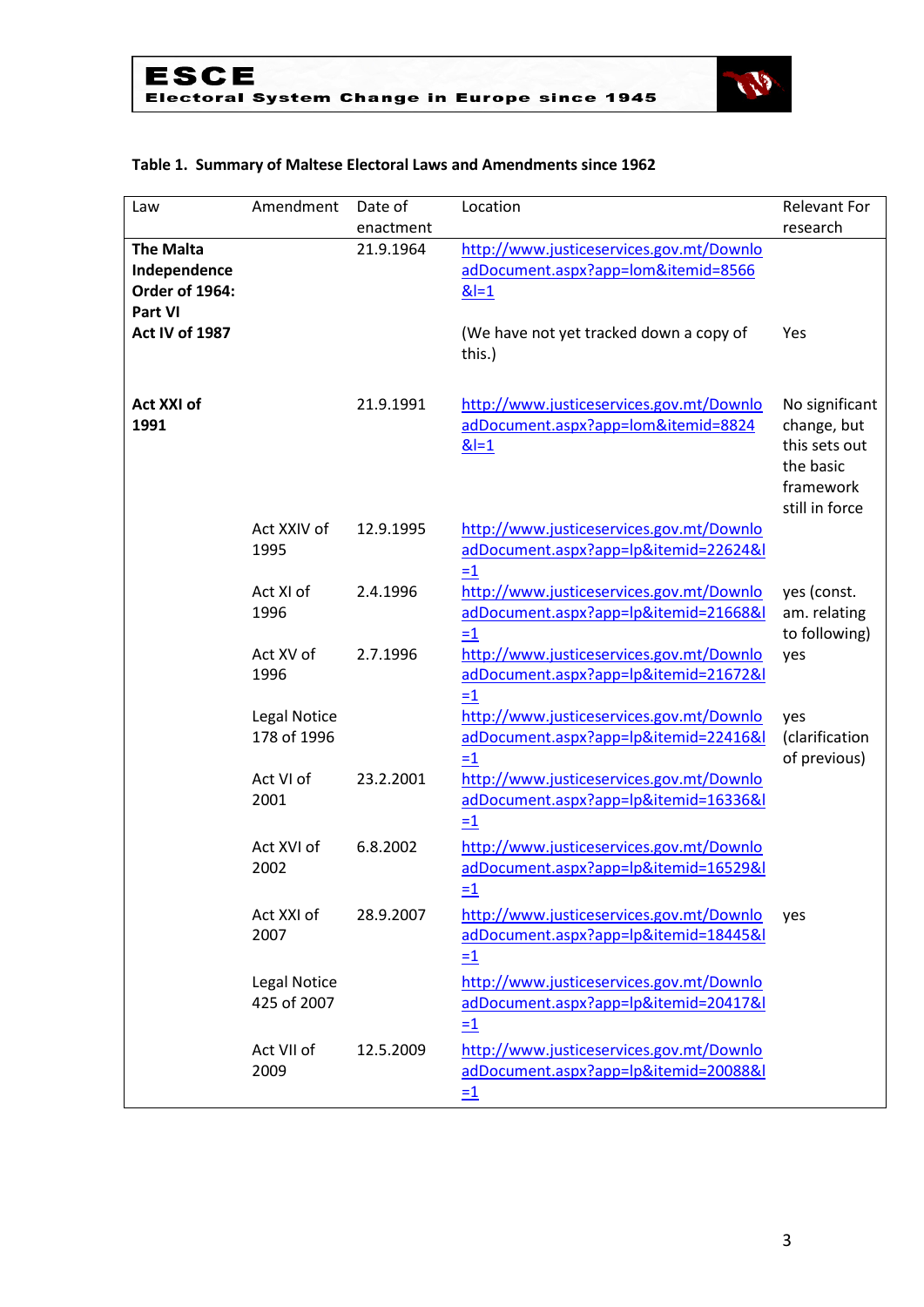

# **Section 3: Details of previous electoral systems and electoral system changes.**

#### *3.1 The Electoral System of 1964*

As noted above, the electoral system in place at the time of independence in 1964 was PR-STV. The Maltese parliament was unicameral and the term lasted four years (extended in 1966 to five years). It was elected by universal suffrage from 10 electoral districts using proportional representation by the single transferable vote system. The House of Representatives consisted of 50 members but could increase to 51 if the speaker was elected from outside the house. Qualification of voters remained the same: 21 years of age and a resident of Malta for a year, having been so a year prior to the election.

In detail:

*Assembly Size and District Magnitude*

The size of the legislature has gradually increased over the years: the House of Representatives is now more than 50 per cent bigger than it was in the early post-war years. None of the individual changes since independence, however, meets the 20 per cent threshold for significance used here. The changes are summarized in Table 2.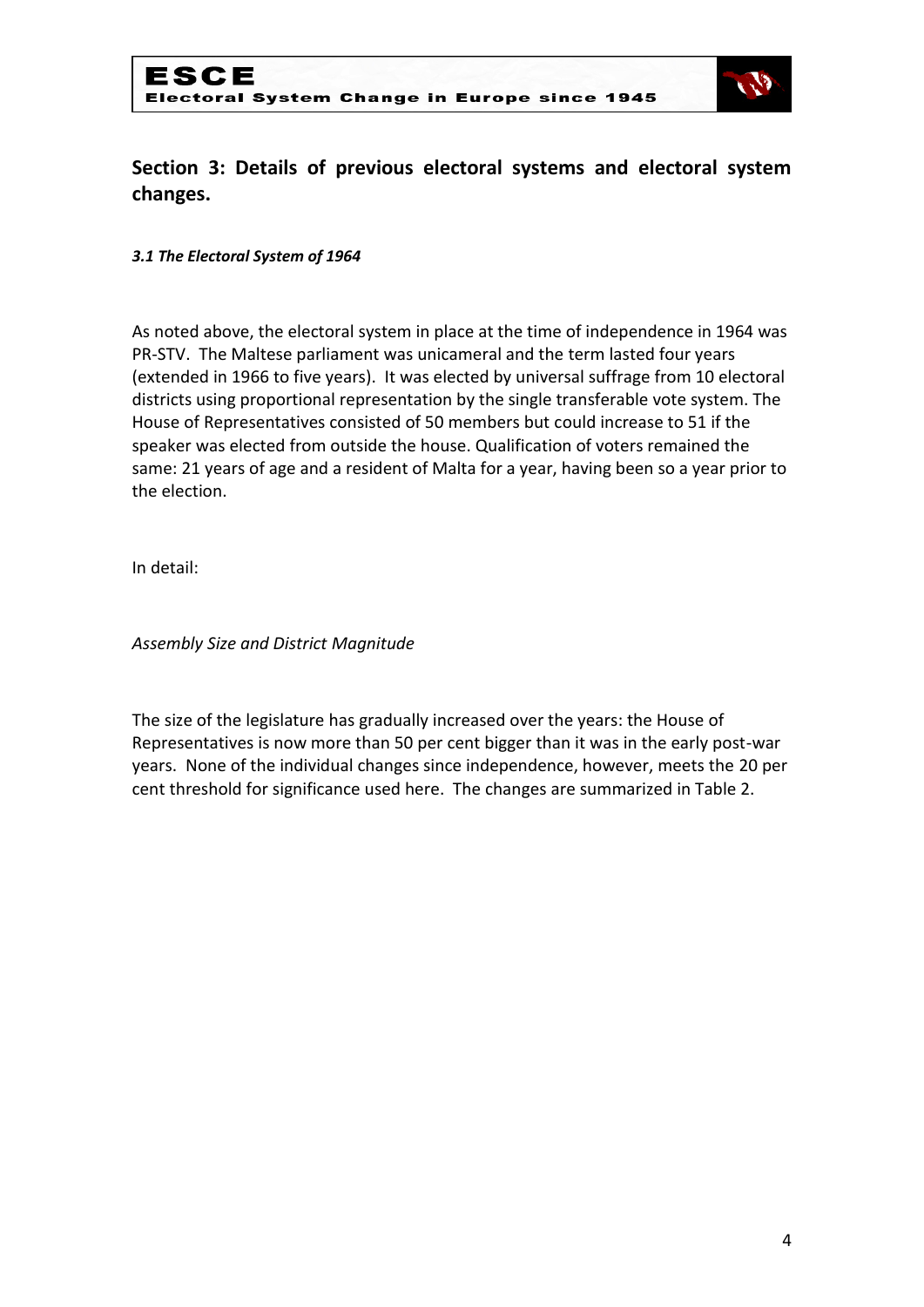

| Elections | Name of the<br>district | Magnitude | Assembly size |
|-----------|-------------------------|-----------|---------------|
| 1947-55   | 1 to 8                  | 5         | 40            |
| 1962-66   | 1 to 10                 | 5         | 50            |
| 1971      | 1,4,5,6,10              | 5         | 55            |
|           | 2, 3, 7, 8, 9           | 6         |               |
| 1976-81   | 1 to 13                 | 5         | 65            |
| $1987 -$  | 1 to 13                 | 5         | $65+*$        |
| $\ast$    |                         |           |               |

#### **Table 2. District list and magnitude**

Since 1987, top-up seats have been available to ensure that the national result in terms of seats reflects the national result in terms of votes (see below for details of the changing ways in which this has been done). In fact, there were 4 top-up seats in each of the elections of 1987, 1996, and 2008. There have been no top-up seats at any other elections.

Source: www.maltadata.com

*Nature of votes that can be cast*.

Voters rank candidates in order of preference. They may express as many or as few preferences as they wish and may move between parties as they wish. On the ballot paper, candidates are grouped by party and, within party, listed alphabetically.

*Party threshold*.

None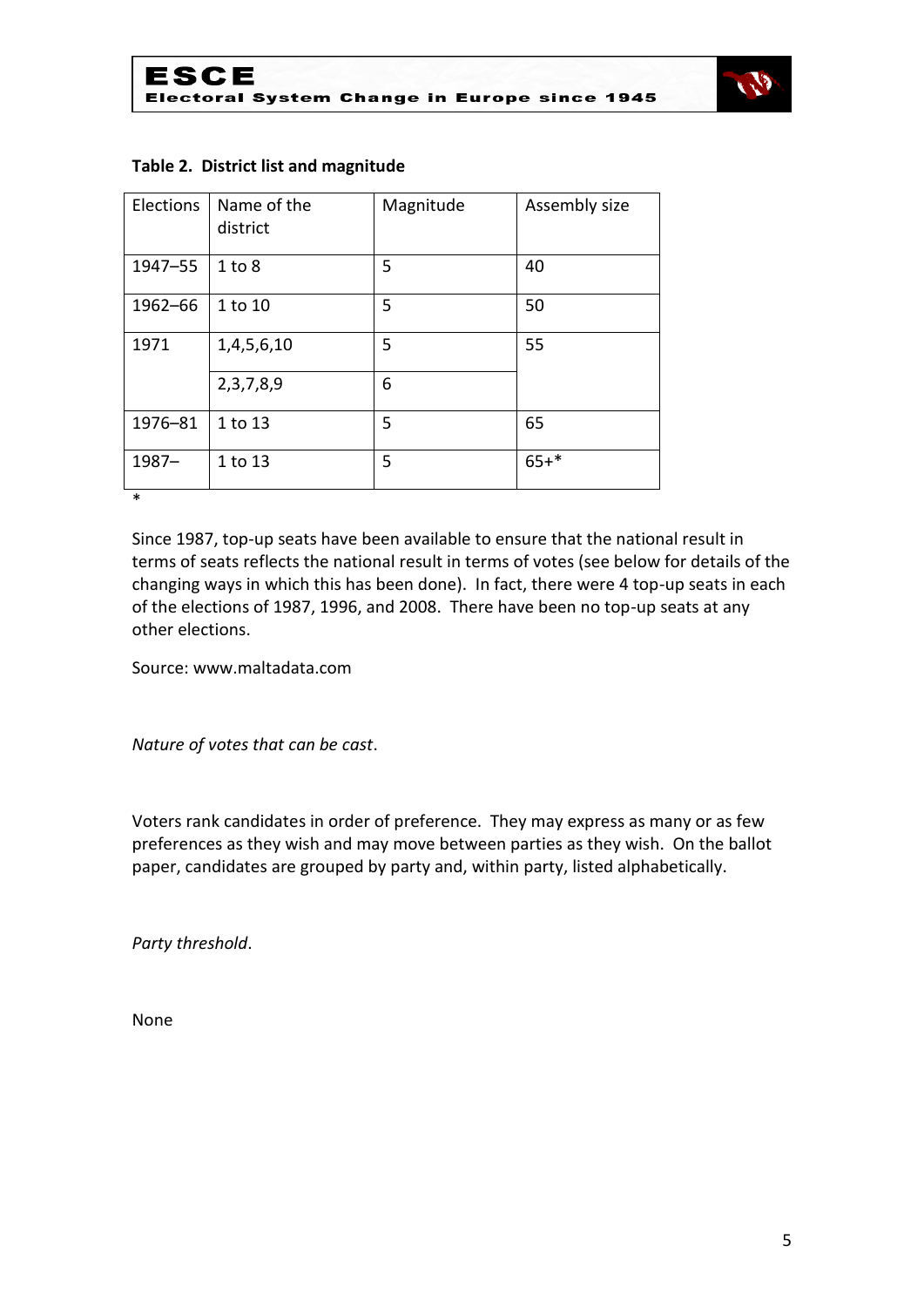

*Allocation of seats to parties and candidates at the lower tier*.

Seats are awarded to candidates on the basis of their individual vote shares using the Droop quota. If insufficient seats are filled from first preferences, votes are transferred from bottom-placed candidates and surplus votes are transferred from winning candidates until all the seats have been filled.

*Allocation of seats in the upper tier*.

n/a

## *3.2 Reform of 1970*

In 1974 Malta became a Republic, through Act LVII of 1974. A few important electoral reforms were also introduced during this period of change. It was enshrined in the constitution that Malta was to be divisible into a minimum of 9 electoral districts and a maximum of 13 electoral districts with each district electing 5 members to the House of Representatives. The electoral boundaries are reviewed by parliament .Thus the maximum number of representatives is 65 while the minimum is 45. Originally the number of members, specified in the constitution itself was of 50 members later increased to 65 courtesy of Act XXVI of 1970.

## *3.3 Reform of 1987*

An important event in Maltese electoral history occurred in 1981. This election brought with it a perverse result by which the National Party (PN), who had obtained an absolute majority of valid votes at the  $1<sup>st</sup>$  count, ended up with a minority of seats in Parliament. Since the constitution spoke only of a majority of seats, the Maltese Labour Party (MLP) ended up governing even though in reality they did not have the absolute majority of the valid votes at the  $1<sup>st</sup>$  count.

Thus, in 1987, an amendment was enacted through Act IV of 1987 which stated that any party that gets an absolute majority of valid votes at the  $1<sup>st</sup>$  count is guaranteed an absolute majority (of one seat) in parliament. Thus now if a party won an absolute majority of votes but not an absolute majority of seats, a number of seats are added to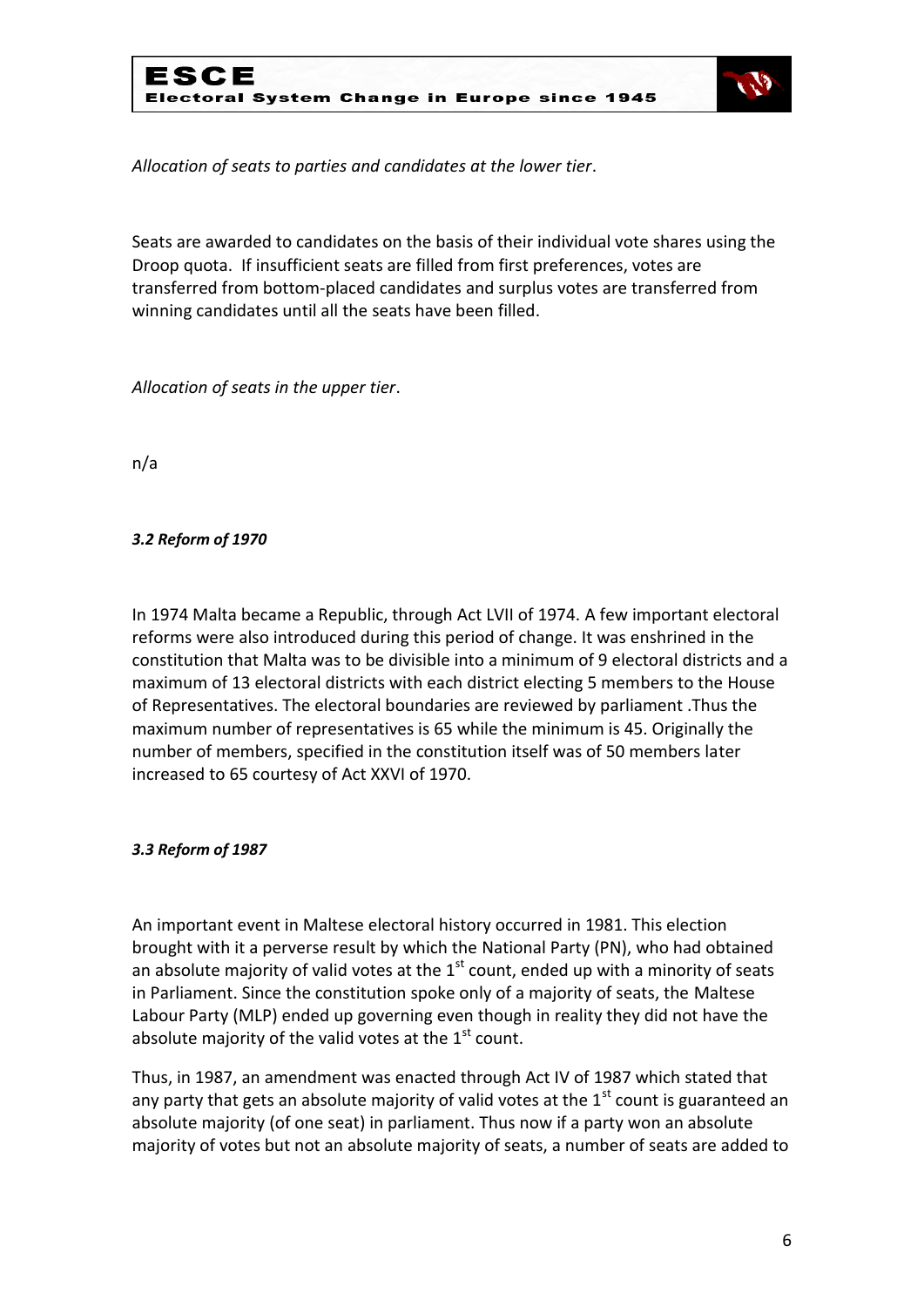

this party's total in order to give a majority of one seat. The allocation of additional seats is to be made on the basis of the highest and next highest number of votes obtained by the non-elected candidate or candidates of the party concerned at the last count, irrespective of electoral divisions.

#### *3.4 Reform of 1996*

Later it was realised that the 1987 amendment did not cater for a situation where neither of the two elected parties obtain more than 50% of all valid first count votes. Thus, it is possible to have a situation where a party obtains a relative majority of valid votes at the  $1<sup>st</sup>$  count but obtains fewer parliamentary seats than the other party. Thus the corrective mechanism introduced through the 1987 amendment was extended to situations where neither party obtained an absolute majority. This was done through the enactment of Act XI of 1996.

#### *3.5 Reform of 2007*

One final electoral reform occurred in 2007. This once more dealt with the allocation of seats to parties on the basis of national first preference % totals. In 2007 through Act XXI, it was established that the winning margin in an election was to be reflected in the margin of seats obtained. Thus if one obtained a majority of 10,000 votes but only a majority of 1 seat, additional seats are added to reflect the winning margin. This is also done vice versa when the winning margin is of 3,000 voted however the margin in the seats is much more than the margin of votes. Here seats are added to the opposition party so as to reflect the margin of defeat.

This reform broadened the principle that the nationwide result should reflect nationwide vote totals from the specific requirement that the national vote winner should win in terms of seats to a general requirement of proportionality. It creates the possibility that many more seats than in the past might be filled through these mechanisms. The first election under these rules was held in 2008, when 4 additional seats were created. This was in fact the same number as in the elections of 1987 and 1996.

The precise mechanisms for determining the number of seats to be allocated are complex. The text of the law itself provides a series of worked examples.